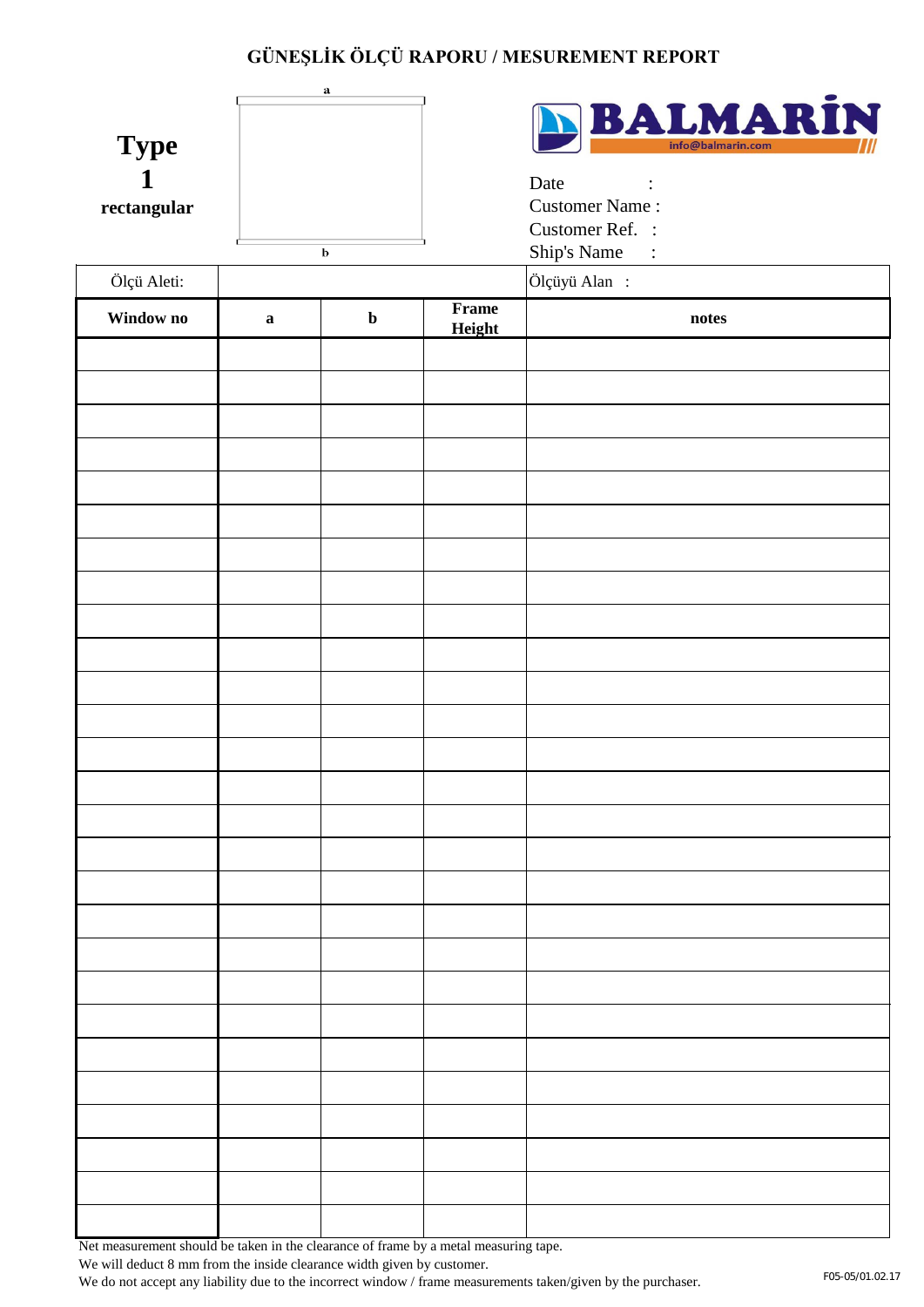| <b>Type</b><br>$\overline{2}$<br>righthand<br>taper |                                                                                     | $\mathbf a$<br>b | c           |                 | BALMARIN<br>Date<br>$\sim 10^{11}$<br><b>Customer Name:</b><br>Customer Ref. :<br>Ship's Name: |
|-----------------------------------------------------|-------------------------------------------------------------------------------------|------------------|-------------|-----------------|------------------------------------------------------------------------------------------------|
| Ölçü Aleti:                                         |                                                                                     |                  |             |                 | Ölçüyü Alan:                                                                                   |
| Window no                                           | $\mathbf{a}$                                                                        | $\mathbf b$      | $\mathbf c$ | Frame<br>Height | <b>Notes</b>                                                                                   |
|                                                     |                                                                                     |                  |             |                 |                                                                                                |
|                                                     |                                                                                     |                  |             |                 |                                                                                                |
|                                                     |                                                                                     |                  |             |                 |                                                                                                |
|                                                     |                                                                                     |                  |             |                 |                                                                                                |
|                                                     |                                                                                     |                  |             |                 |                                                                                                |
|                                                     |                                                                                     |                  |             |                 |                                                                                                |
|                                                     |                                                                                     |                  |             |                 |                                                                                                |
|                                                     |                                                                                     |                  |             |                 |                                                                                                |
|                                                     |                                                                                     |                  |             |                 |                                                                                                |
|                                                     |                                                                                     |                  |             |                 |                                                                                                |
|                                                     |                                                                                     |                  |             |                 |                                                                                                |
|                                                     |                                                                                     |                  |             |                 |                                                                                                |
|                                                     |                                                                                     |                  |             |                 |                                                                                                |
|                                                     |                                                                                     |                  |             |                 |                                                                                                |
| $NT - 1$                                            | $\frac{1}{2}$ the contribution is the classes of frame last such that $\frac{1}{2}$ |                  |             |                 |                                                                                                |

Net measurement should be taken in the clearance of frame by a metal measuring tape.

We will deduct 8 mm from the inside clearance width given by customer.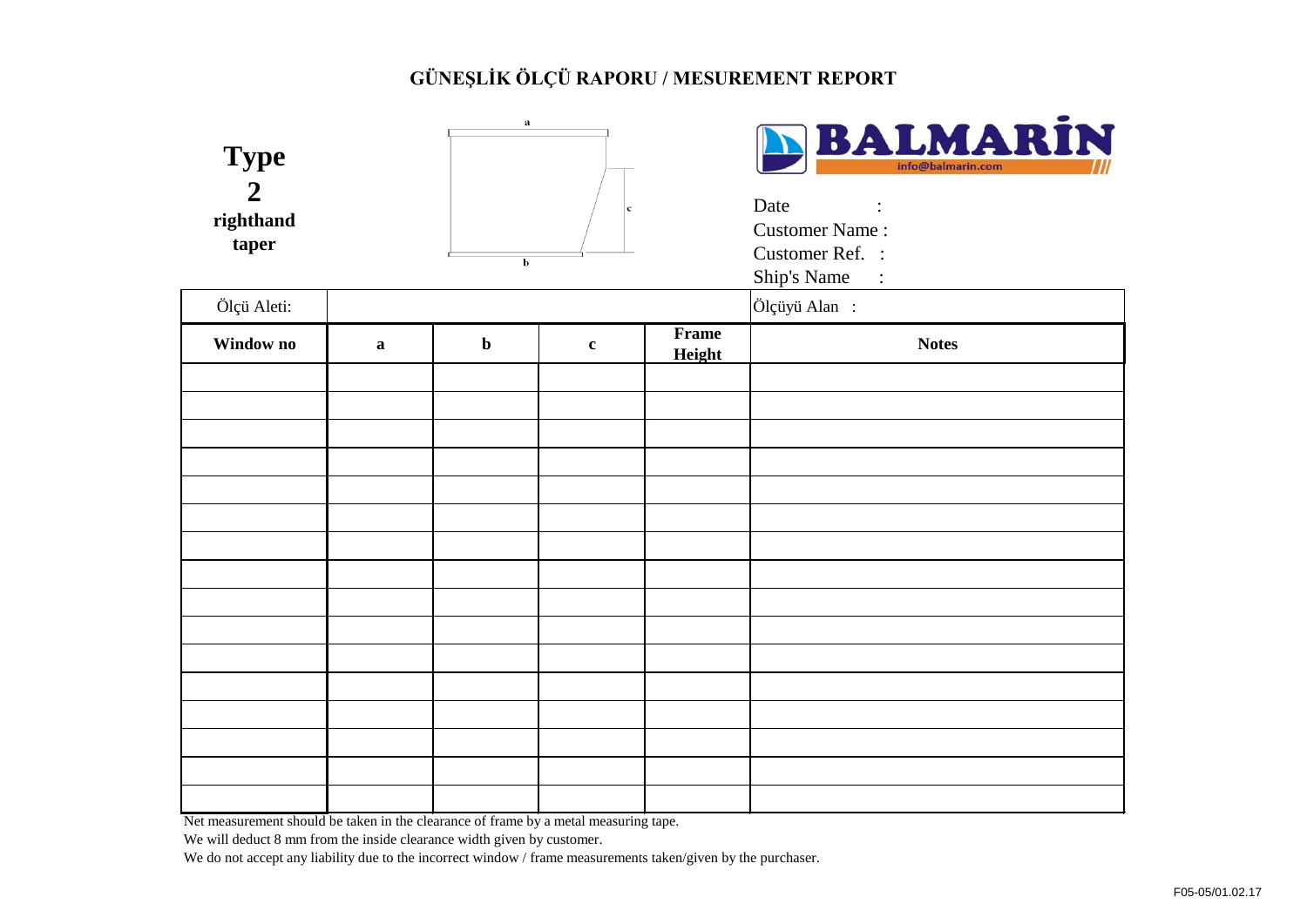| <b>Type</b><br>$\overline{\mathbf{3}}$<br>lefthand<br>taper                        |             | $\mathbf c$ | a<br>b      |              | BALMARIN<br>info@balmarin.com<br>Date<br>$\ddot{\cdot}$<br><b>Customer Name:</b><br>Customer Ref. :<br>Ship's Name:<br>Ölçüyü Alan: |
|------------------------------------------------------------------------------------|-------------|-------------|-------------|--------------|-------------------------------------------------------------------------------------------------------------------------------------|
| Ölçü Aleti:                                                                        |             |             |             | <b>Frame</b> |                                                                                                                                     |
| Window no                                                                          | $\mathbf a$ | $\mathbf b$ | $\mathbf c$ | Height       | <b>Notes</b>                                                                                                                        |
|                                                                                    |             |             |             |              |                                                                                                                                     |
|                                                                                    |             |             |             |              |                                                                                                                                     |
|                                                                                    |             |             |             |              |                                                                                                                                     |
|                                                                                    |             |             |             |              |                                                                                                                                     |
|                                                                                    |             |             |             |              |                                                                                                                                     |
|                                                                                    |             |             |             |              |                                                                                                                                     |
|                                                                                    |             |             |             |              |                                                                                                                                     |
|                                                                                    |             |             |             |              |                                                                                                                                     |
|                                                                                    |             |             |             |              |                                                                                                                                     |
|                                                                                    |             |             |             |              |                                                                                                                                     |
|                                                                                    |             |             |             |              |                                                                                                                                     |
|                                                                                    |             |             |             |              |                                                                                                                                     |
|                                                                                    |             |             |             |              |                                                                                                                                     |
|                                                                                    |             |             |             |              |                                                                                                                                     |
|                                                                                    |             |             |             |              |                                                                                                                                     |
| Not measurement should be telem in the elegance of frome by a motel measuring tens |             |             |             |              |                                                                                                                                     |

Net measurement should be taken in the clearance of frame by a metal measuring tape.

We will deduct 8 mm from the inside clearance width given by customer.